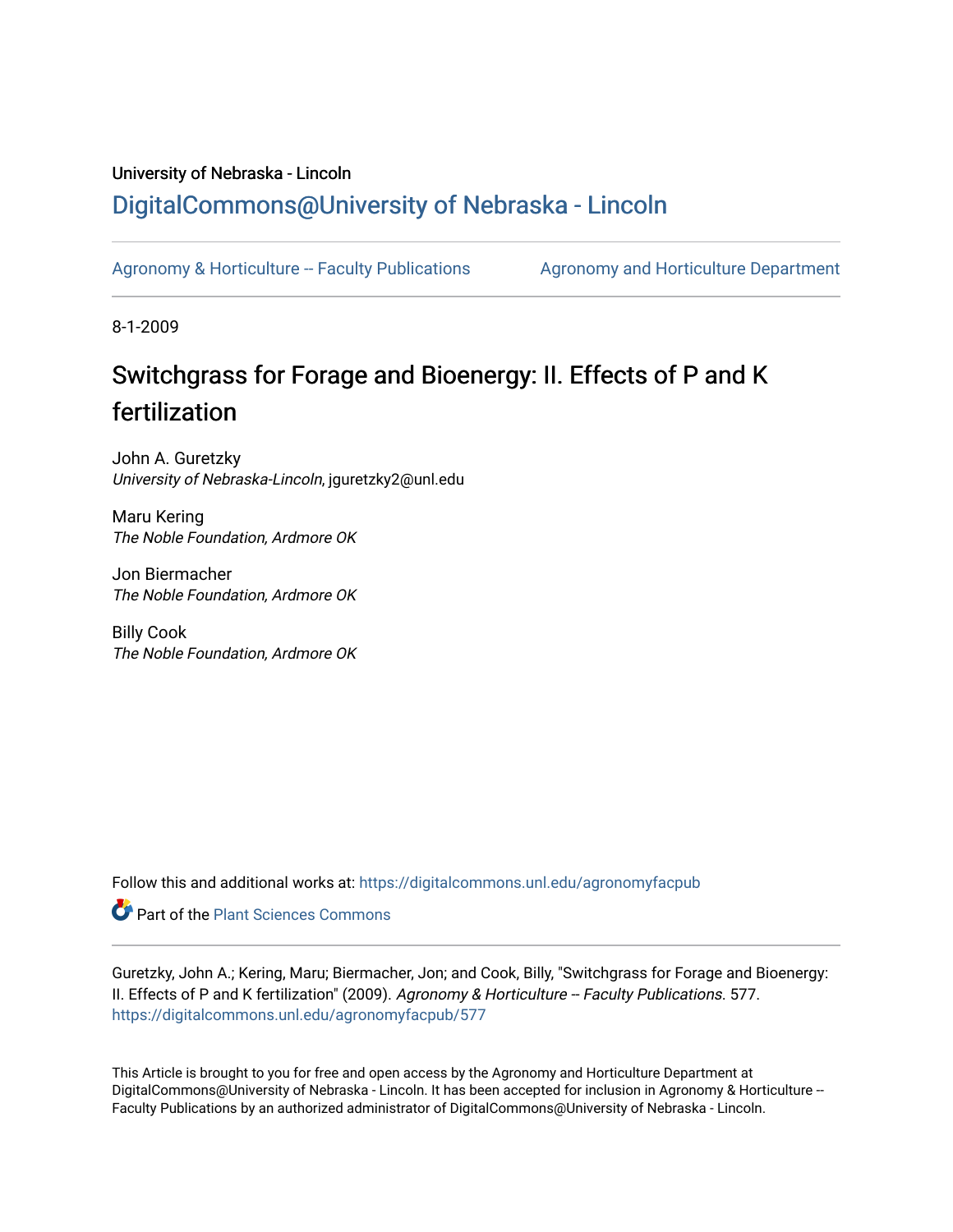

# Peer Reviewed

#### Title:

Switchgrass for Forage and Bioenergy: II. Effects of P and K fertilization

#### Author:

[Guretzky, John A](http://escholarship.org/uc/search?creator=Guretzky%2C%20John%20A), The Noble Foundation [Kering, Maru K](http://escholarship.org/uc/search?creator=Kering%2C%20Maru%20K), The Noble Foundation [Biermacher, Jon T](http://escholarship.org/uc/search?creator=Biermacher%2C%20Jon%20T), The Noble Foundation [Cook, Billy J](http://escholarship.org/uc/search?creator=Cook%2C%20Billy%20J), The Noble Foundation

#### Publication Date:

08-01-2009

Series: [The Proceedings of the International Plant Nutrition Colloquium XVI](http://escholarship.org/uc/ipnc_xvi)

#### Publication Info:

The Proceedings of the International Plant Nutrition Colloquium XVI, Department of Plant Sciences, UC Davis, UC Davis

#### Permalink:

<http://escholarship.org/uc/item/9w94d1c3>

#### Keywords:

Nutrient mining, Biomass yield, Nutrient uptake, Ethanol

#### Abstract:

Switchgrass (Panicum virgatum L.) has been targeted for cellulosic ethanol production. Our objective was to evaluate effects of P and K fertilization on switchgrass biomass vields. Experiments were established in switchgrass (cv. Alamo) fields planted at three Oklahoma locations in 2007. Interactions of N and P fertilizer rates were evaluated on two sites that had low soil test P (6 to 9 kg/ha). Interactions of N and K fertilizer rates and harvest system were evaluated on a site that had low soil test K (134 kg/ha). In the N and P rate experiments, biomass yields during establishment were unaffected by treatments, averaging 2145 kg/ha in 2007. During 2008, main effects of location, N, and P rate were significant. Application of 134 kg N/ha increased yields from 7945 to 9967 kg/ha. Applying 101 kg P2O5/ha increased yields from 8528 to 10242 kg/ha. In the harvest system, N, and K rate experiment, biomass yields were unaffected by treatments in 2007 and 2008, averaging 4603 and 16145 kg/ha, respectively. Cutting biomass twice per year as opposed to once a year, however, removed more N,P, and K. Uptake of N, P, and K averaged 216, 24, 209 kg/ha within the two-cut system and 133, 13, and 36 kg/ha, within the one-cut system, respectively. Although low soil test P and K did not strongly limit biomass yields of these young stands, continued biomass harvesting and removal without nutrient replacement has the potential to mine soil of nutrients and constrain biomass yields as stands age.



[eScholarship provides open access, scholarly publishing](http://escholarship.org) [services to the University of California and delivers a dynamic](http://escholarship.org) [research platform to scholars worldwide.](http://escholarship.org)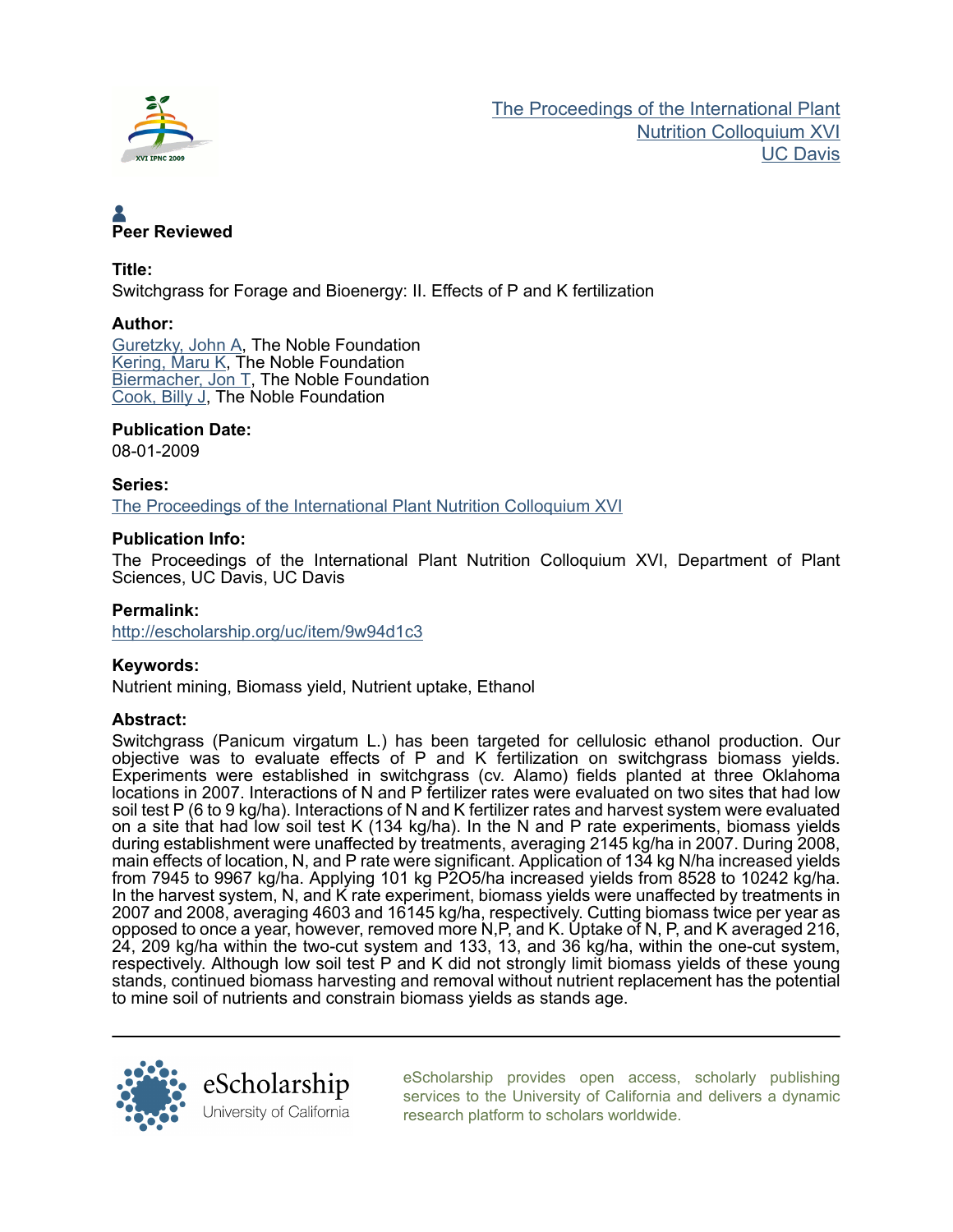#### **Introduction**

Agriculture and energy policies of the United States are currently favorable to investment in renewable energy research, development, and production. The Energy Independence and Security Act of 2007 increased the Renewable Fuel Standard in the United States, calling for 136 billion L of renewable fuels production by 2022, of which, 60 billion L of cellulosic ethanol were to be produced from cellulosic-containing biomass resources (Biomass Research and Development Board, 2008). Switchgrass has been identified as a next-generation feedstock to be grown across the U.S. for cellulosic ethanol because of its high yields, broad adaptability, indigenous to North America, perennial life-form, and low fertilization requirements (Schmer et al., 2008). Although not commercially viable today, pilot-scale demonstration plants are expected to be producing cellulosic ethanol by 2012 (Biomass Research and Development Board, 2008).

In the meantime, crop and livestock producers need information on how to integrate and manage switchgrass in their present production systems. Switchgrass is capable of supplying young, early-season forage for grazing and hay production purposes and in the interim, may have value in beef cattle production systems. Previous research has shown that switchgrass responses to fertilizer and harvest management depend on origin and ecotype of cultivars. Cultivars selected from plant materials originating from northern latitudes of North America flower earlier, yield less, and have a longer winter dormant period with better winter survival than southern ecotypes when grown at the same latitude (Parrish et al., 2008). Lowland ecotypes tend to have bunch-type growth forms, thicker stems, produce short rhizomes, and are capable of greater biomass production than upland ecotypes when grown in favorable environments (Parrish et al., 2008). Cultivars developed from southern lowland genotypes generally have the best yields and persistence under bioenergy harvest systems in the southern United States (Cassida et al., 2005).

Optimizing biomass yields of switchgrass is usually attained by appropriate nitrogen fertilizer rate management. Depending on switchgrass cultivar and region of production, biomass yields for bioenergy purposes have typically been maximized with application of 56 to 168 kg N/ha (Sanderson et al., 1999; Muir et al., 2001; Vogel et al., 2002). Studies evaluating effects of P and K fertilizer rates have generally found inconsistent biomass yield responses, although many of these studies have been short-term in duration (Friedrich et al., 1977; Morris et al., 1982; and Muir et al., 2001). Fixen (2007) noted that the developed of bioenergy systems has the potential to significantly impact nutrient use and removal over long-time periods.

Despite previous research, greater information about regional variation in switchgrass responses to fertilizer and harvest management is needed to improve management recommendations to growers of switchgrass for forage or bioenergy purposes. Short-term objectives of this study were to assess whether addition of P and K fertilizer on sites that have shown low soil test values for these nutrients affects biomass yields during establishment. Longterm goals are to determine rates at which nutrients are removed in biomass harvests, assess length of time required before yield-limiting nutrient deficiencies develop, and assess dependence of nutrient removal rates on nitrogen fertilizer rates and harvest systems. The effects of P and K rates were evaluated in independent trials at three locations in southern Oklahoma from 2007 to 2008.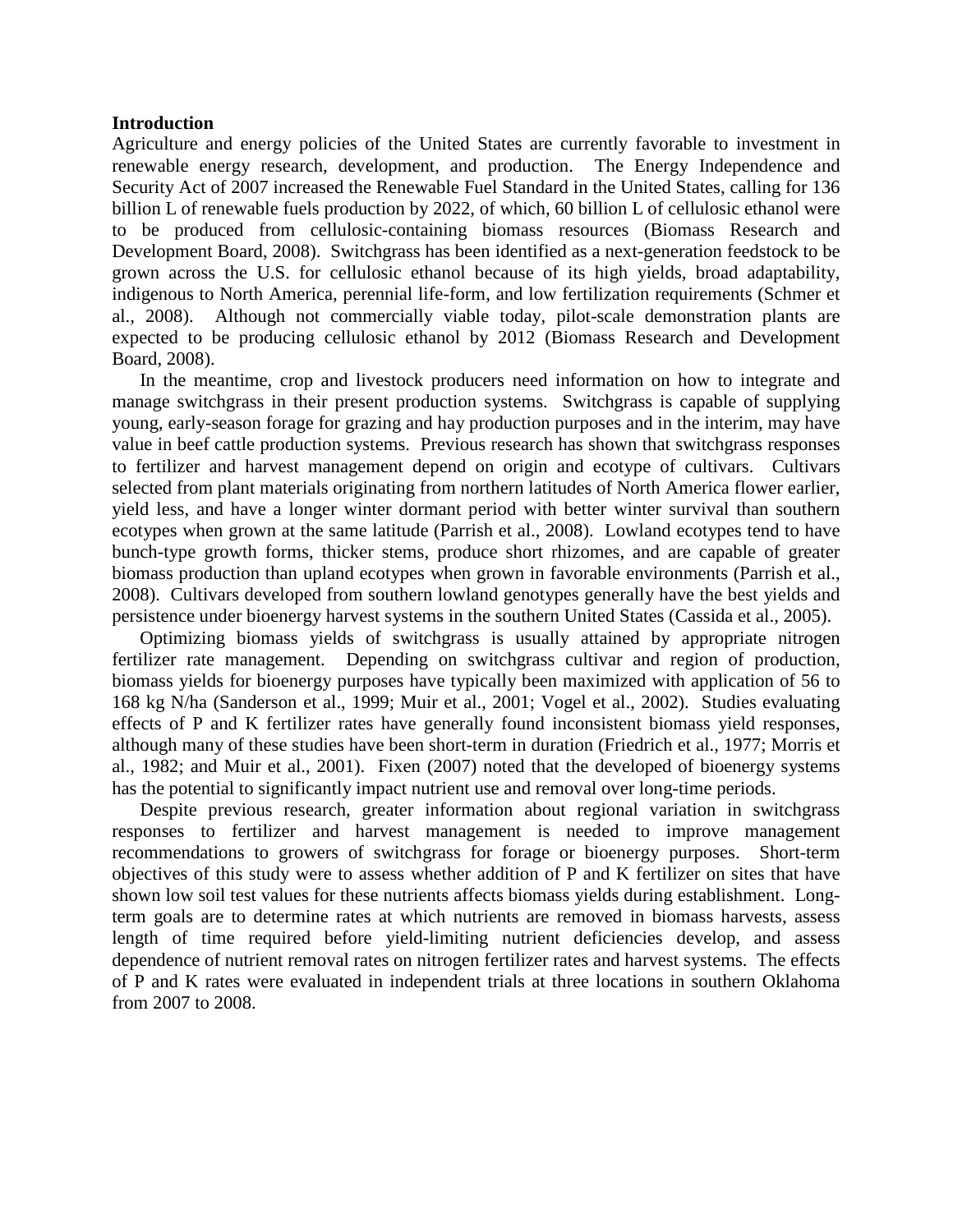#### **Materials and Methods**

#### *Experiment Location and Design*

Research was initiated in 2007 at three locations that had either low soil test P or low soil test K. On sites with low soil test P, treatments included applications of N (0 and 134 kg/ha), and  $P_2O_5$ (0, 34, 68 and 101 kg/ha). Low soil test P sites were found at Howard Cattle Company in Jefferson County near Waurika, OK (34°18′ N; 97°79′ W) and at Noble Foundation Headquarters Farm-Unit 2 (HQ2) in Carter County near Ardmore, OK (34°19′ N; 97°08′ W). The experiments were designed as randomized complete blocks with a split-plot arrangement of treatments. Nitrogen rate was the whole plot treatment factor. Phosphorus rate was the subplot treatment factor. Blocks were replicated four times at each location. Phosphorus treatments were applied annually beginning in 2007. Nitrogen rates were applied annually beginning in 2008 to minimize competition from weeds during establishment. Potassium was not applied to either of these locations because available soil K was > 224 kg/ha, a sufficiency level of 95% for native grass hay production in OK (Johnson et al., 2000).

Interactions of  $K_2O$  (0 and 68 kg/ha), N (0 and 134 kg/ha), and harvest frequency (once and twice per year) were evaluated on a low soil test K site at the Noble Foundation Pasture Demonstration Farm (PDF) in Carter County near Ardmore, OK (34°22′ N; 97°21′ W). The experiment design was a randomized complete block with a factorial arrangement of treatments. Blocks were replicated four times. Potassium treatments were applied annually beginning in 2007. Nitrogen rates were applied annually beginning in 2008 to minimize competition from weeds during establishment. Harvest frequency treatments also were not begun until 2008. Phosphorus was not applied at this location because available soil P was > 22 kg/ha, a sufficiency level of 95% for native grass hay production in OK (Johnson et al., 2000).

Soil types were a Zaneis-Pawhuska complex (fine-loamy, siliceous, active, thermic Udic Argiustolls) at Waurika, a Normangee loam (fine, smectitic, thermic Udertic Haplustalfs) at Ardmore-HQ2, and a Chickasha loam (fine-loamy, mixed, active, thermic Udic Argiustolls) at Ardmore-PDF. Before the research, the sites were used for wheat (*Triticum aestivum* L.) hay production at Waurika, mixed-grass hay production at Ardmore-HQ2, and rye (*Secale cereale* L.) pasture at Ardmore-PDF.

#### *Site Preparation and Switchgrass Establishment*

Switchgrass (*Panicum virgatum* L. cv. Alamo) was seeded at 4.5 kg/ha pure live seed in a cleantilled seedbed with a Brillion broadcast seeder at each location in May 2007. Seed from lot 6011A was purchased from Bamert Seed Company Inc., Muleshoe, Texas. A test in December 2006 showed the lot was 99% pure seed with 82% germination and 1% dormant seed for pure live seed of 82%. Noxious weed seed were not present.

At Waurika, soil tests from 0- to 15- and 15- to 30-cm depths on 20 April 2007 showed an average pH of 6.2, OM of 1.6%, and the soil to have 7 to 9 kg P/ha and 222 to 311 kg K/ha of extractable nutrient. A subsequent soil test taken on 22 Aug. 2007 showed consistent P deficiencies across plots (data not shown). Before planting switchgrass, the existing forage wheat was mowed and baled, and the site was disked three times to incorporate the stubble. Triple superphosphate was applied by treatment and incorporated before planting on 17 May 2007.

At Ardmore-HQ2, initial soil tests from 0- to 15- and 15- to 30-cm depths on 25 Apr. 2007 showed pH to range from 6.1 to 6.7, OM of 2.2%, and soil to have 6 kg P/ha and 300 to 327 kg K/ha of extractable nutrient. A subsequent soil test taken on 9 Jan. 2008 showed consistent P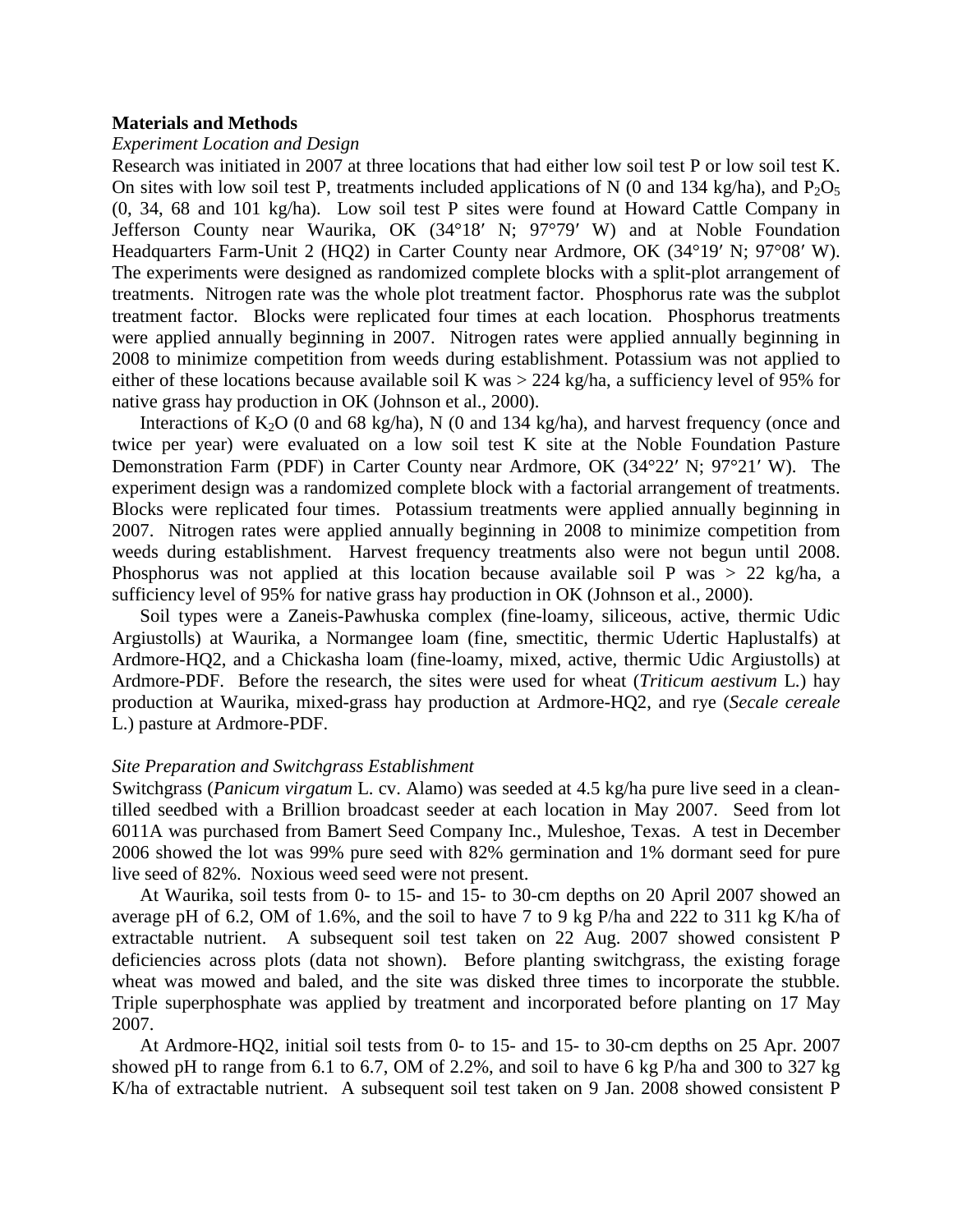deficiencies across plots (data not shown). Before planting switchgrass, the site was fallow and covered with mixed-grass residue from the previous summer. Triple superphosphate was applied by treatment and incorporated before planting on 16 May 2007. The site was mowed at a 30-cm residue height on 18 July 2007 to reduce competition from annual grasses. Because of the presence of cool-season annuals, the site was sprayed with 2.4-D amine at 1.2 L/ha and glyphosate at 2.4 L/ha on 7 Feb. 2008.

At Ardmore-PDF, soil tests from 0- to 15- and 15- to 30-cm depths on 25 Apr. 2007 showed pH to range from 5.7 to 6.9 (moderately acidic to neutral), 1.4 to 2.0% OM and the soil to have 34 to 231 kg P/ha (marginal to sufficient) and 134 kg K/ha (deficient) of extractable nutrient. A subsequent soil test taken on 8 Jan. 2008 showed consistent K deficiencies across plots (data not shown). The site was disked twice to incorporate residue from the previous rye pasture before seeding switchgrass on 18 May 2007. On 11 Mar. 2008, the site was sprayed with 0.37 L/ha Raptor and 2.4 L/ha of crop oil to reduce presence of cool-season annual grasses.

#### *Biomass Harvests and Analysis*

Within the N and P rate experiments, biomass yields were determined once per year after a killing freeze in November 2007 and December 2008 at both locations. Within the harvest system, N and K rate experiment, biomass yields were determined either once per year after a killing freeze in November 2007 and December 2008 or twice per year at boot stage in July and after a killing freeze December 2008. Biomass was harvested with either a Carter forage harvester or a HEGE forage plot harvester. Subsamples of the harvested biomass were collected for dry matter determinations and forage nutrient analysis. Following drying at 60°C, samples were ground to pass a < 1 mm screen using a Wiley Mill (Thomas Scientific, Swedesboro, NJ) and prepared for nutrient analysis. Nutrient concentrations were estimated with near infrared spectroscopy analysis using equations developed by the NIRS Forage and Feed Testing Consortium (http://www.uwex.edu/ces/forage/nirs/home-page.htm) and included dry matter, N, P, and K. Analysis of variance was conducted using the mixed models procedure in SAS to determine main effects and interactions of treatments ( $P \le 0.05$ ). Location, fertilizer rate, and harvest system were considered fixed effects and replications random.

#### **Results and Discussion**

#### *Phosphorus Effects during Establishment*

Biomass yields during the establishment year of 2007 were not affected treatment, averaging 2145 kg/ha. Location, however, affected concentrations and uptake of N, P, and K ( $p<0.10$ ). Concentrations of N, P, and K averaged 1.31, 0.11, and 0.96% at Waurika and 0.74, 0.08, and 0.71% at Ardmore, respectively (SE of N, P, and K = 0.047, 0.003, and 0.037, respectively). Uptake of N, P, and K averaged 29.9, 2.7, and 22.4 kg/ha at Waurika and 12.5, 1.5, and 12.4 kg/ha at Ardmore, respectively (SE of N, P, and  $K = 3.70$ , 0.44, and 3.23, respectively).

#### *Nitrogen and Phosphorus Effects on 2nd-Year Stands*

In 2008, main effects of location ( $p<0.0001$ ), N rate ( $p=0.0340$ ), and P rate ( $p=0.0492$ ) on yield were significant (Fig. 1). Across P and N rates, yields at Waurika averaged 12658 kg/ha, 140% more than the 5255 kg/ha obtained at Ardmore (SE=642.0). Across P rates and locations, application of 134 kg N/ha increased yields from 7945 to 9967 kg/ha (SE=618.5). Across N rates and locations, applying 101 kg  $P_2O_5/ha$  increased yield by 20%, from 8528 to 10241 kg/ha  $(SE=641.9)$ .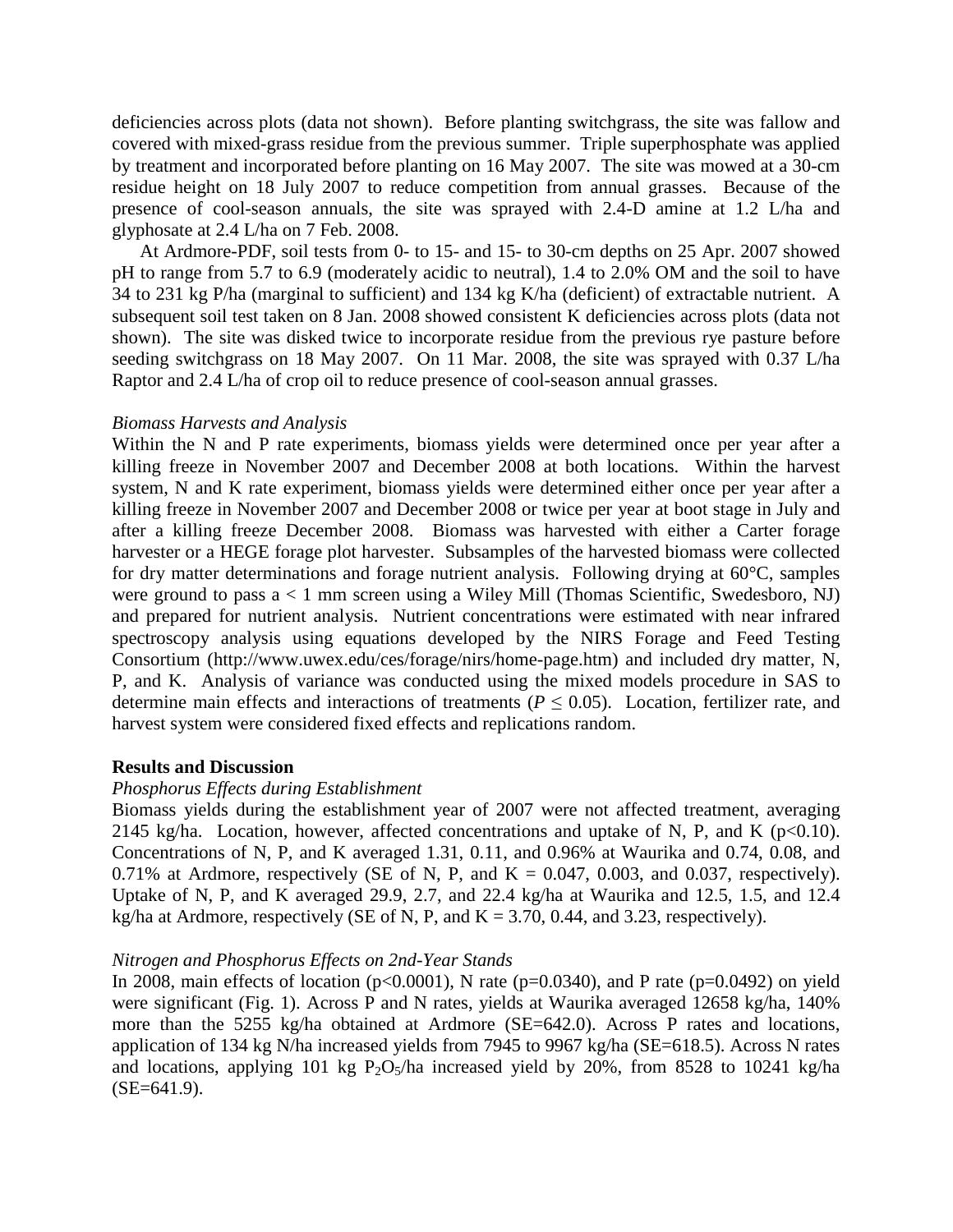Yields at Waurika were slightly lower than yields reported in other southern USA locations. Yields at Ardmore were substantially lower. Cassida et al. (2005) found that yield and persistence of switchgrass was lower for upland than lowland genotypes, and that lowland varieties such as Alamo yielded close to 14,970 kg DM/ha across sites in Texas, Arkansas, and Louisiana. Biomass yields of upland and lowland cultivars averaged 14,200 kg/ha in evaluations of long-term stands across the southeastern USA (Fike et al., 2006). The greater yields at Waurika than at Ardmore may be explained by the differences in precipitation between the two sites during summer. Between 15 June and 15 September, Waurika had 2.9 cm of rainfall compared to 0.9 cm at Ardmore. The soil at Waurika (mollisol) was also of better quality than soil at Ardmore (alfisol). Although soil analyses revealed comparable pH, OM, and K availability among the locations, the experiment at Ardmore was established in a field where the topsoil had been dozed and removed to provide fill for an adjacent experimental area. Consequently, removal of the topsoil may have contributed to the lower biomass yields at Ardmore.

Although biomass yields responded to application of 134 kg N/ha, limited response to P was observed. These results are similar to what has been reported in other studies. Depending on switchgrass cultivar and region of production, biomass yields for bioenergy purposes have typically been maximized with application of 56 to 168 kg N/ha (Sanderson et al., 1999; Muir et al., 2001; Vogel et al., 2002). Studies evaluating effects of P and K fertilizer rates have generally found inconsistent biomass yield responses, although many of these studies have been short-term in duration (Friedrich et al., 1977; Morris et al., 1982; and Muir et al., 2001). Although low soil test P did not strongly limit biomass yields, the stands are young and continued biomass removal without nutrient replacement has the potential to mine soil of nutrients and constrain biomass yields as the stands age.



Figure 1. Effects of location (Ardmore and Waurika, Oklahoma, USA), N fertilizer rate, and P fertilizer rate (kg P<sub>2</sub>O<sub>5</sub>/ha) on biomass yields of  $2<sup>nd</sup>$ -year stands of Alamo switchgrass harvested after a killing frost (December 2008).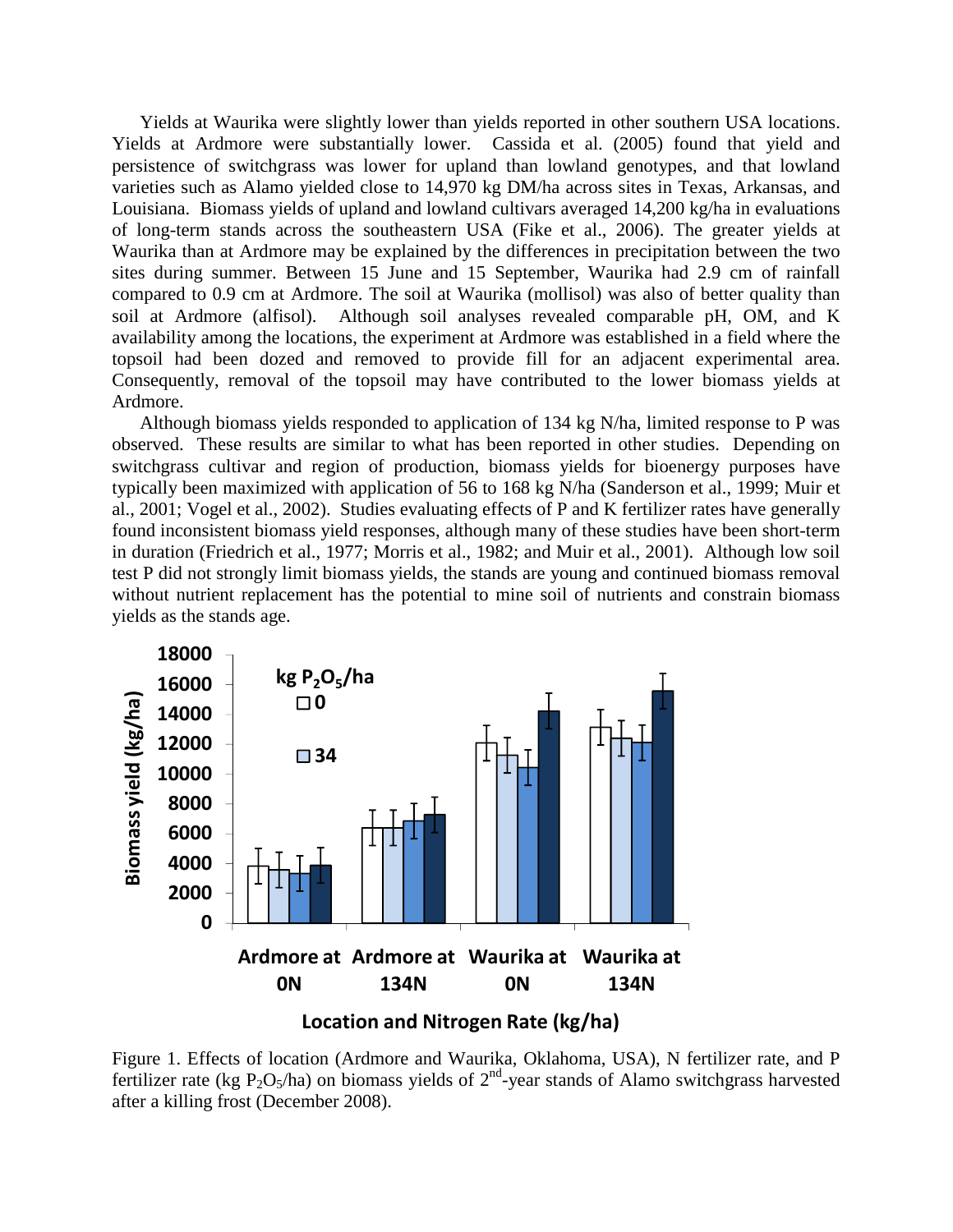Nitrogen concentrations and uptake were affected by interactions of P and location (p=0.008) and 0.0005, respectively). Addition of P increased concentration of N at Waurika but not at Ardmore (Table 1). Nitrogen removal averaged 12.5 kg/ha across P rates at Ardmore, but increased by 60%, from 107.6 to 173.6 kg/ha as  $P_2O_5$  rate increased from 0 to 101 kg/ha at Waurika (Table 1).

| P rate                               | N concentration |         | N removed |         |  |
|--------------------------------------|-----------------|---------|-----------|---------|--|
|                                      | Ardmore         | Waurika | Ardmore   | Waurika |  |
| kg P <sub>2</sub> O <sub>5</sub> /ha | %               |         | kg/ha     |         |  |
| $\overline{0}$                       | 0.26            | 0.86    | 14.0      | 107.6   |  |
| 34                                   | 0.25            | 1.15    | 12.9      | 132.8   |  |
| 68                                   | 0.22            | 1.13    | 10.9      | 124.7   |  |
| 101                                  | 0.24            | 1.16    | 13.7      | 173.6   |  |
| Standard error                       | 0.057           |         | 8.56      |         |  |

Table 1. Effects of P fertilizer rate on N concentration and removal by  $2<sup>nd</sup>$  year stands of Alamo switchgrass at Ardmore and Waurika, OK, USA, harvested after a killing frost (December 2008).

Switchgrass had P concentrations of 0.06% at Ardmore and 0.09% at Waurika  $(p<0.0001;$ SE=0.002). Because of these differences and greater biomass yield at Waurika, P uptake was also greater at Waurika (11.5 kg/ha) than at Ardmore (3.0 kg/ha) in 2008 (p<0.0001; SE=0.56). Averaged across locations, application of 101 kg  $P_2O_5/ha$  caused a 25% increase in the amount of P removed, from 6.8 to 8.5 kg/ha, relative to the control ( $p<0.05$ ; SE=0.56). Across locations and P rates, switchgrass receiving N fertilizer had a P concentration of 0.07% compared to 0.08% of non-N fertilized switchgrass (p=0.0408; SE=0.002). Nitrogen rate did not affect P uptake  $(p=0.25)$ .

In 2008, K concentration was affected by interactions of location and N rate ( $p=0.03$ ) and N and P rates (p=0.004). Application of 134 kg N/ha increased K concentration from 0.39 to 0.49% at Ardmore, but decreased it from 0.38% to 0.30% at Waurika (SE=0.037). Concentrations of K averaged 0.35% in non-P fertilized switchgrass at both 0 and 134-kg N/ha rates. Application of 68 kg P<sub>2</sub>O<sub>5</sub>/ha resulted in K concentrations of 0.39% and 0.47% in non-N and N-fertilized stands, respectively (SE=0.039). Uptake of K was affected by an interaction of N and location (p=0.0186). At Ardmore, application of 134 kg N/ha increased K removed by 130%, from 14 to 34 kg/ha (Fig.2). At Waurika, N fertilization had no effect on K uptake, which averaged 43 kg/ha (Fig. 2).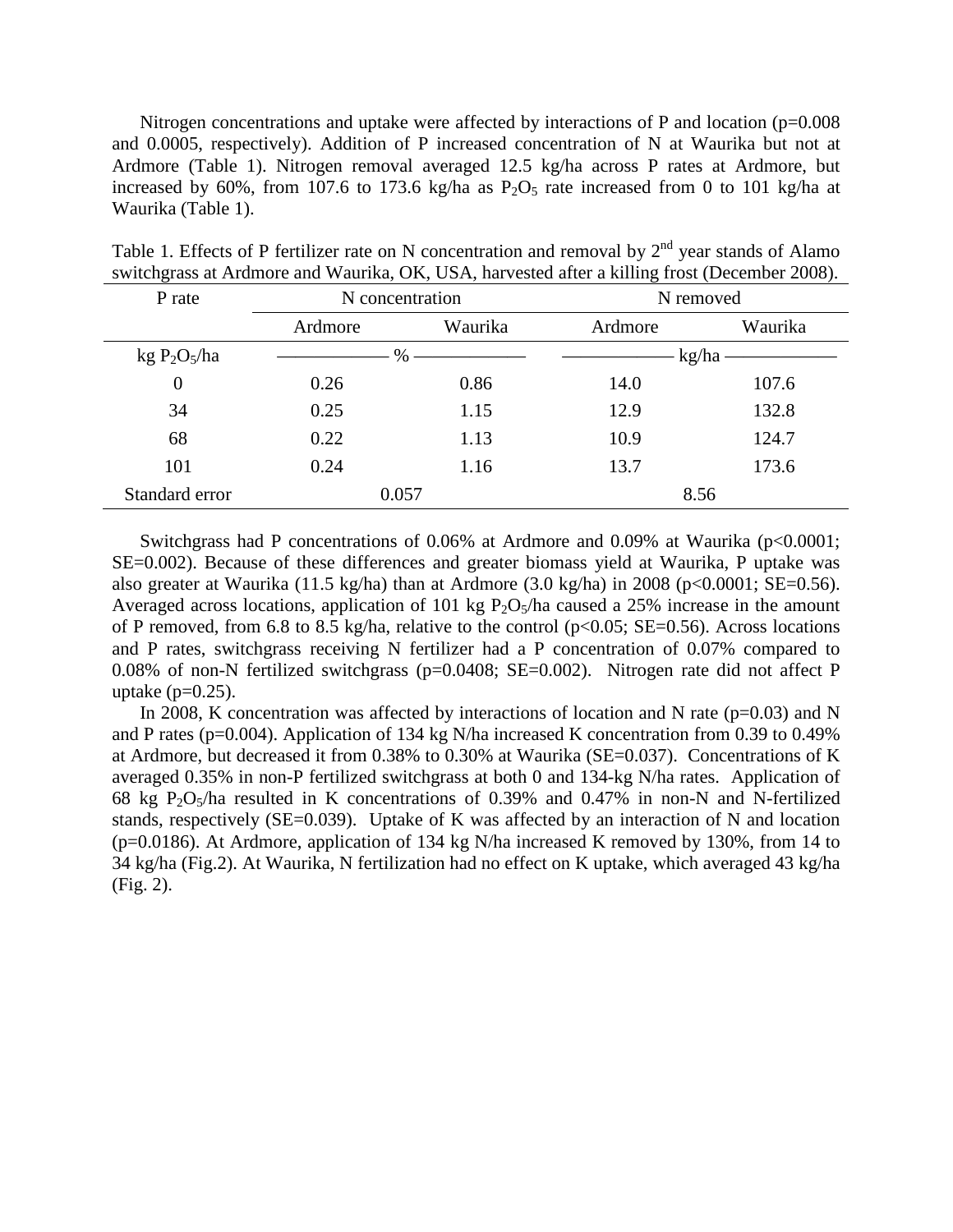

Figure 2. Effects of location and N rate on total K removed from  $2<sup>nd</sup>$ -year switchgrass stands harvested once per year after a killing frost (December 2008) in Oklahoma, USA.

#### *Harvest, Nitrogen, and Potassium Effects on One-Year Old Stands*

During the establishment year of 2007, no effects of K were observed, as biomass yields averaged 4603 kg/ha and N, P, and K concentrations were 1.13, 0.12, and 0.70%, respectively. Total N, P, and K removed in harvested material was 54, 6, and 32 kg/ha, respectively.

In 2008, total biomass yields were not affected by harvest system, N, or K rate, averaging 16705 kg/ha. Biomass yields of switchgrass harvested at boot stage averaged 12366 kg/ha. Biomass yields of re-growth following the July harvests averaged 4789 kg/ha. Biomass yields from switchgrass harvested once annually after frost averaged 16255 kg/ha. Nitrogen and K rate also did not affect yields of the boot-stage and regrowth harvests.

Nitrogen concentrations were affected by N rates  $(p=0.001)$  and harvest system  $(p<0.001)$ . Nitrogen concentrations averaged 1.00% in non-N-fertilized switchgrass and 1.24% in Nfertilized switchgrass (SE=0.043). Concentration of N was greater in switchgrass harvested twice per year (Table 2). Overall N removed was also affected by N rate  $(p<0.01)$  and harvest system (p<0.001). Nitrogen fertilized switchgrass removed 197 kg N/ha, while non-N fertilized removed 152 kg N/ha annually (SE=11.3). Nitrogen removed was also greater when switchgrass was harvested twice per year (Table 2).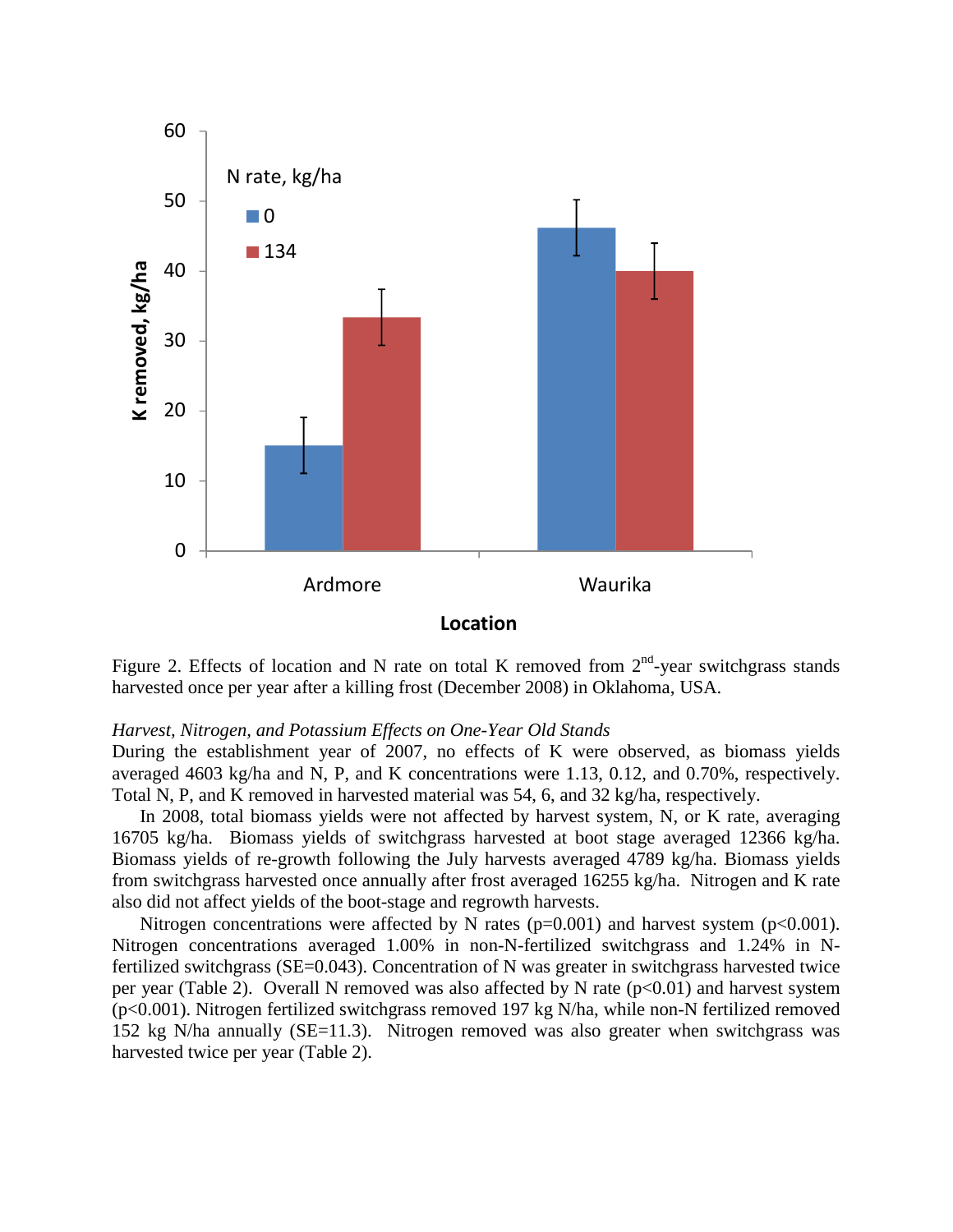| Nutrient | Nutrient concentration    |         |          |                                | Nutrient removed |         |          |           |
|----------|---------------------------|---------|----------|--------------------------------|------------------|---------|----------|-----------|
|          | p                         | One cut | Two cuts | <b>SE</b>                      | D                | One cut | Two cuts | <b>SE</b> |
|          | $\%$ ———————————————————— |         |          | $\overline{\phantom{a}}$ kg/ha |                  |         |          |           |
| N        | 0.001                     | 0.82    | 1.41     | 0.043                          | 0.930            | 133     | 216      | 11.6      |
| P        | 0.001                     | 0.08    | 0.13     | 0.004                          | 0.001            | 13      | 24       | 1.0       |
| Κ        | 0.001                     | 0.22    | 0.98     | 0.041                          | 0.001            | 36      | 209      | 10.3      |

Table 2. Effects of one harvest (after frost) and two harvest (at boot stage and after frost) per year systems on concentration and uptake of N, P, and K by  $2<sup>nd</sup>$  year stands of Alamo switchgrass across south-central OK, USA.

Phosphorus concentrations and uptake was also affected by harvest system (Table 2). Switchgrass harvested twice per year had a greater concentration of P than switchgrass harvested once per year  $(p<0.001)$ . More P was also removed in the two-cut than one-cut system ( $p<0.001$ ). Nitrogen and K rates did not affect concentration and uptake of P ( $p>0.05$ ).

Concentration and removal of K was also greater in the two-cut system relative to the one-cut system (Table 2). Average annual K concentration for the one-cut after frost system was 0.22% compared to 0.98% in the two-cut system. Potassium removal averaged 209 and 36 kg/ha within the two-cut and one-cut systems, respectively. Concentration and uptake of K was not affected by N or K application rates.

#### **Conclusions**

Harvesting switchgrass twice per year makes a large difference in the amount of N, P, and K concentrated within stem and leaf tissues and the total amount removed from biomass feedstock production systems, without much gained in total biomass production. Therefore, one cut systems harvested after a killing frost would be the most sustainable biomass feedstock production system for cellulosic biofuels. After two years of evaluation, limited effects of P and K application to switchgrass were observed. In time, repeated harvesting and removal of biomass without subsequent fertilization has the potential to limit biomass yields, with effects likely developing sooner within two-cut than one-cut per year systems. After two years of evaluation, biomass yield responses to 134 kg N/ha were observed within two of the three experiments.

#### **References**

- Biomass Research and Development Board. 2008. National Biofuels Action Plan. Online. http://www.brdisolutions.com/default.aspx.
- Cassida KA, Muir JP, Hussey MA, Read JC, Venuto BC, Ocumpaugh WR. 2005. Biomass yield and stand characteristics of switchgrass in south central U.S. environments. *Crop Sci.* 45:673-681.
- Fike, JH, DJ Parrish, DD Wolf, JA Balasko, JT Green Jr, M Rasnake, JH Reynolds. 2006. Long term yield potential of switchgrass-for-biofuel systems. *Biomass and Bioenergy* 30:198-206.
- Fixen, PE. 2007. Potential biofuels influence on nutrient use and removal in the U.S. *Better Crops* 91 (2):12-14.